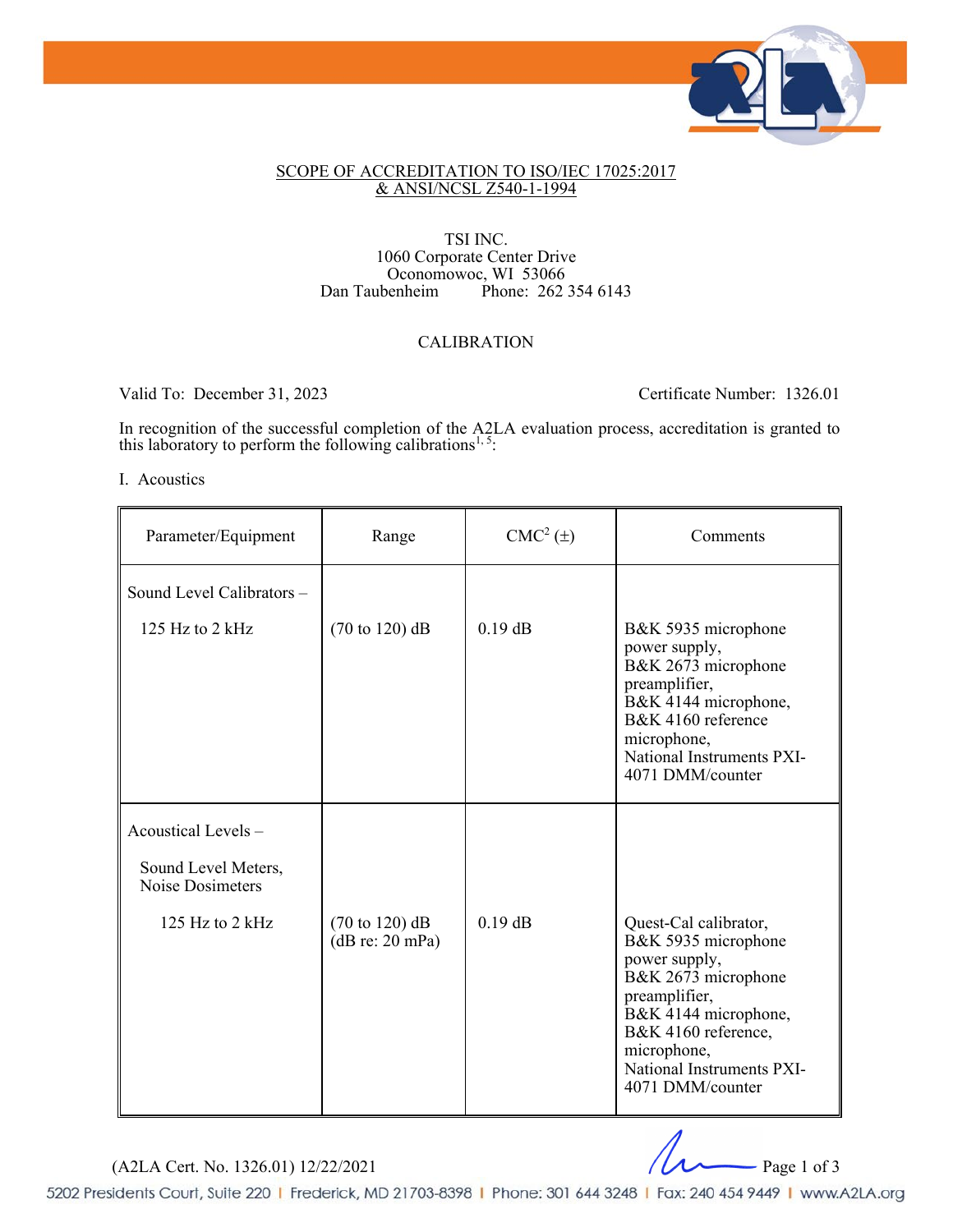## II. Electrical – DC/Low Frequency

| Parameter/Equipment                             | Range                      | $CMC2, 3, 6(\pm)$ | Comments    |
|-------------------------------------------------|----------------------------|-------------------|-------------|
| $\parallel$ DC Voltage – Measure                | 10 mV to 200 V             | $0.1\%$           | Fluke 45    |
| $\parallel$ Resistance – Measure                | $20 \Omega$ to $2 k\Omega$ | $0.11 \Omega$     | Fluke 8842A |
| $\parallel$ AC Voltage – Measure                |                            |                   |             |
| $(10 \text{ mV to } 750 \text{ V}) \text{ rms}$ | 50 Hz to 10 kHz            | $1.4\%$           | Fluke 45    |

# III. Thermodynamic

| Parameter/Equipment                               | Range                    | $CMC2(\pm)$ | Comments            |
|---------------------------------------------------|--------------------------|-------------|---------------------|
| $\parallel$ Temperature – Heat<br>Stress Monitors | $(35 \text{ to } 40)$ °C | 0.06 °C     | Fluke 1524 w/ probe |

# IV. Time & Frequency

 $\overline{\phantom{a}}$  ,  $\overline{\phantom{a}}$  ,  $\overline{\phantom{a}}$  ,  $\overline{\phantom{a}}$  ,  $\overline{\phantom{a}}$  ,  $\overline{\phantom{a}}$  ,  $\overline{\phantom{a}}$  ,  $\overline{\phantom{a}}$  ,  $\overline{\phantom{a}}$  ,  $\overline{\phantom{a}}$  ,  $\overline{\phantom{a}}$  ,  $\overline{\phantom{a}}$  ,  $\overline{\phantom{a}}$  ,  $\overline{\phantom{a}}$  ,  $\overline{\phantom{a}}$  ,  $\overline{\phantom{a}}$ 

| Parameter/Equipment             | Range                     | $CMC2, 3, 4(\pm)$ | Comments                                      |
|---------------------------------|---------------------------|-------------------|-----------------------------------------------|
| $\parallel$ Frequency – Measure | 1 Hz to $500 \text{ kHz}$ | $0.058\%$         | National Instruments PXI-<br>4071 DMM/counter |

<sup>1</sup> This laboratory offers commercial calibration services.

 $(42LA$  Cert. No. 1326.01) 12/22/2021 Page 2 of 3

<sup>&</sup>lt;sup>2</sup> Calibration and Measurement Capability Uncertainty (CMC) is the smallest uncertainty of measurement that a laboratory can achieve within its scope of accreditation when performing more or less routine calibrations of nearly ideal measurement standards or nearly ideal measuring equipment. CMCs represent expanded uncertainties expressed at approximately the 95 % level of confidence, usually using a coverage factor of  $k = 2$ . The actual measurement uncertainty of a specific calibration performed by the laboratory may be greater than the CMC due to the behavior of the customer's device and to influences from the circumstances of the specific calibration.

<sup>&</sup>lt;sup>3</sup> In the statement of CMC, % represents percent of reading unless otherwise noted.

<sup>&</sup>lt;sup>4</sup> The type of instrument or material being calibrated is defined by the parameter. This indicates the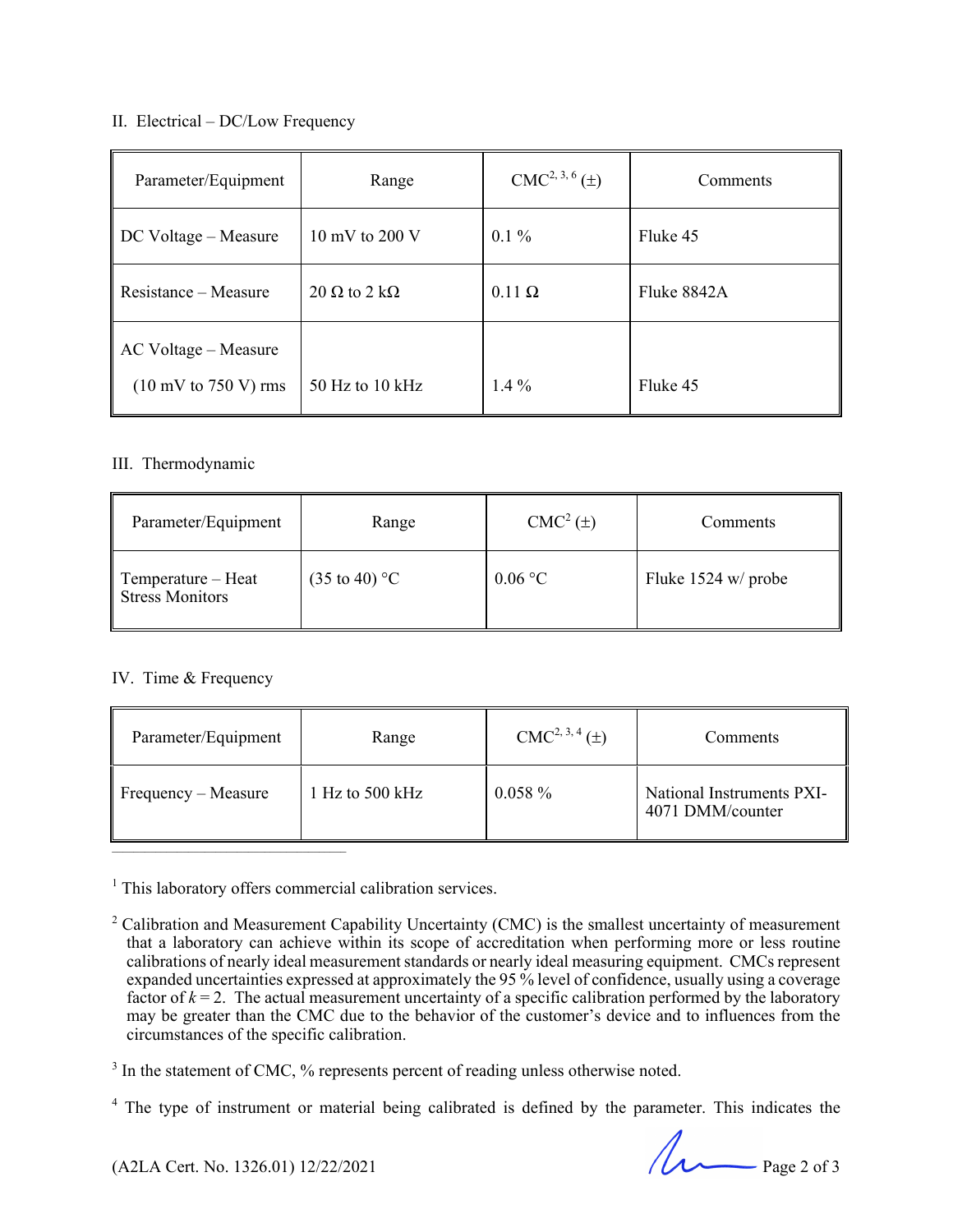laboratory is capable of calibrating instruments that measure or generate the values in the ranges indicated for the listed measurement parameter.

<sup>5</sup> This scope meets A2LA's *P112 Flexible Scope Policy*.

 $6$  The stated measured values are determined using the indicated instrument (see Comments). This capability is suitable for the calibration of the devices intended to measure or generate the measured value in the ranges indicated. CMC's are expressed as either a specific value that covers the full range or as a percent or fraction of the reading plus a fixed floor specification.

(A2LA Cert. No. 1326.01) 12/22/2021 Page 3 of 3